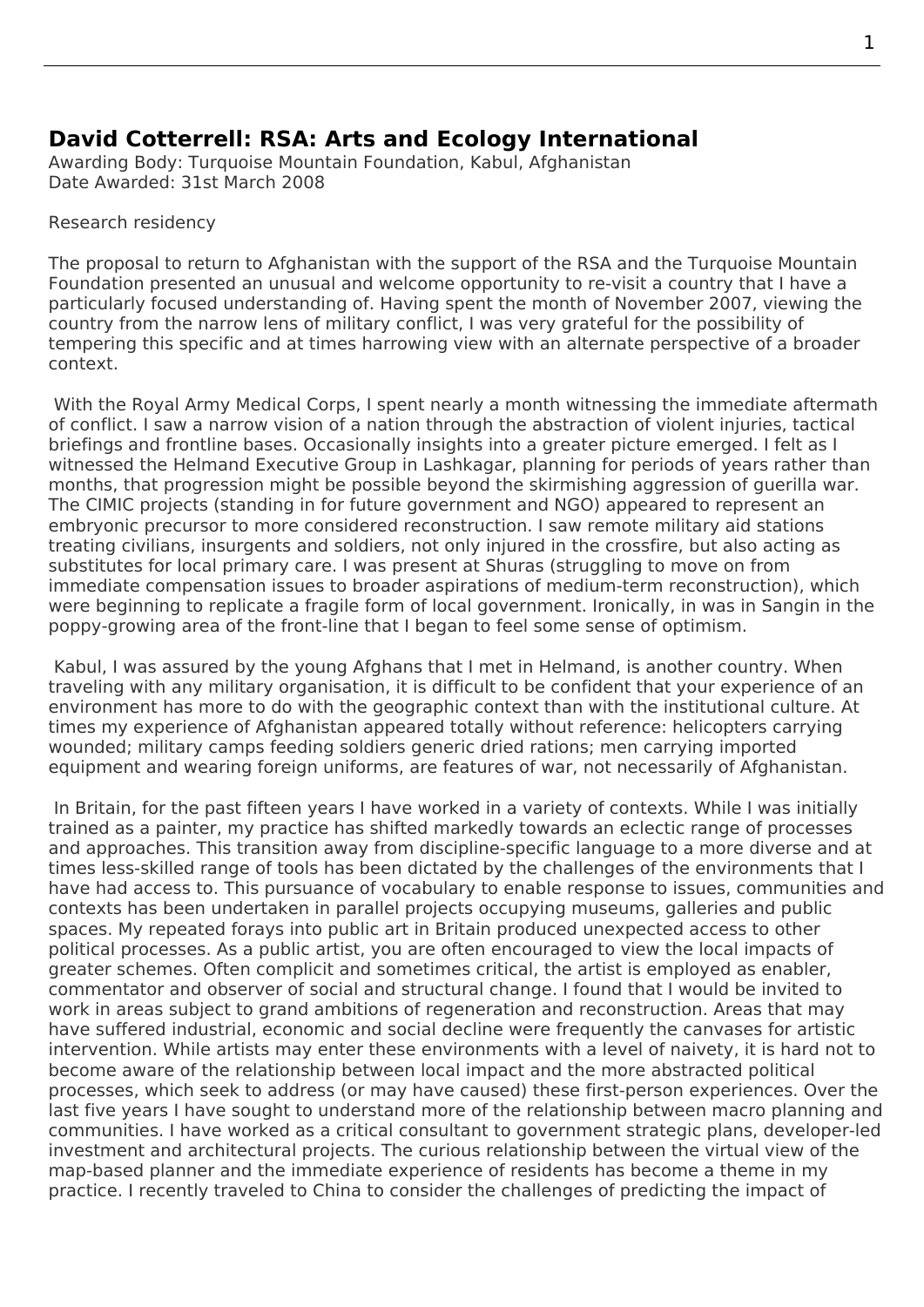urbanization on a vast scale and continue to work closely with architects to investigate the complexity of understanding the impact of long-term policy on local environments, communities and individuals.

 Turquoise Mountain offers a fascinating vantage point. Immersed in a current situation, but with longer term and broader goals, the Foundation is active on several levels. I was grateful for the opportunity to have some access to the face-to-face work of the organisation in supporting and nurturing the skills and talents of local individuals. I also feel privileged to gain some insight into intellectual challenges that the Foundation is engaged with, in visualising a future within a transitional context.

 The framework of this residency within the RSAs Arts and Ecology programme presents particular intellectual challenges. Sustainability as a term has a very specific interpretation in areas enduring conflict. It was striking when living in military outposts how the amount of material consumed and waste produced by a community became extremely apparent. When food is delivered by helicopter and water by convoy, the supply network that is discreetly embedded within more stable societies is exposed and the volume of imported material needed to maintain life can be witnessed and measured. War interrupts agriculture, industry, commerce and planning. Survival is achieved through emergency responses rather than strategic incremental approaches to infrastructure. In a contradictory way it appeared that, as life appears to become cheaper, survival becomes more expensive. War seems to promote a concentration on the short-term. The struggle for safety and immediate security can make longer-term development, consequences and repercussions appear abstracted and unattainable. However, the necessity for a transition toward a more stable and more sustainable existence is evident. Viable systems of healthcare, education, economy, security and environmental stewardship must envelope the courage and commitment of individuals, if their personal sacrifice and dedication is not to be wasted. The Turquoise Mountain Foundation appears to be one of the organisations that seek to embrace this challenge.

 I have an interest in developing new dialogues that may act as counterpoints to my existing understanding of Afghanistan. This is not to say that an oppositional voice is required or sought after rather, that the same attempt to develop a subjective, personal and sensitive approach which was applied to my investigations with the military in November in Southern Afghanistan would be applied to this new visit to the North of the country and the encounters that arose from it.

 I am very concerned about the possibility of over-simplifying a complex situation with an outsiders nave understanding of a foreign country, in which the visitor neither speaks the language nor is fully integrated in the society. What I attempted to develop during my period with Turquoise Mountain was a personal experience of the situations and people I encountered, through the lens of my own understanding of Britain and the other countries I have been fortunate enough to visit, hosted by local people and others who have a grounded and real interest in the region.

Text by David Cotterrell, derived from original residency proposal.